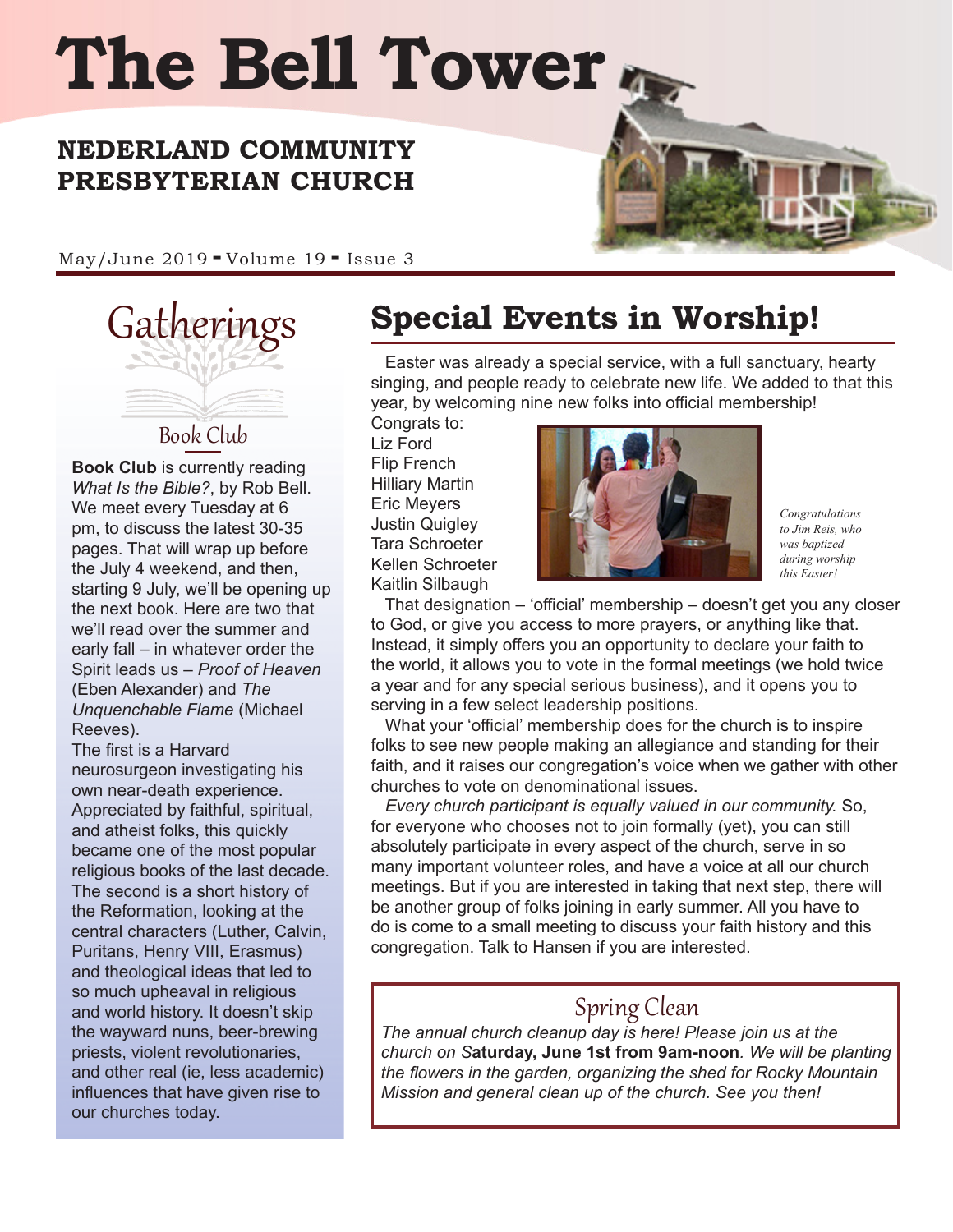# **Next Worship Series**

Remember when you were 14 and you knew everything? Then you started to realize the world was more complicated, more interesting, worth paying attention to. Maybe curiosity brought you back to intentional spirituality, or whatever brought you back to church led to deeper questions.

 People come to the church office all the time: What is this thing you keep talking about, like hope or justice? What does the Bible say about that issue or story? I've always heard so and so, but what do Christians think?

 Our current worship series aims to answer some of those questions, or at least lift them up within a holy context. Through May and June, each week of worship will center on *What in the World Is…?*

 We start with faith itself. (Belief? Trust? In what? God or God's message or God's love or what?) Then, angels are all over the Bible, as are demons, as are miracles, as weird as they all seem to many modern sensibilities. And what about the Bible itself? Or, the word 'God' is full of baggage, so what in the world is going on with that? And maybe the weirdest of the weird, we hear words like Revelation, Apocalypse, Armageddon; should we be concerned about those, or how might they point us back toward faith?

 Try to string together three weeks in a row, and watch your Spirit come into focus!

#### Outdoor Worship

*Every year NCPC gathers once to worship in the outdoors. This year, that will happen on* **9 June, 10 am***, at Chipeta Park. Bring a dish for a potluck afterwards. And you might want to bring a comfortable lawn chair, sunscreen or hat, and heck, drag along a frisbee or bubbles or other fun while you're at it!*

# **NICHE update**

*The Nederland Interagency Council for Homeless Encampments is a collaborative organization with shared responsibilities that foster public health and safety through care for the vulnerable, stewardship of natural resources, and respect for the needs of the mountain community. NICHE has been an outreach of the Ned Community Church for several years, as a means of organizing institutional response to issues with homelessness. (This, compared to Socks and Sandwiches, which is more direct outreach.) Here are some of our updates, as we enter a summer of full work.* 

*• We have a new website, with current projects, past successes, and member organizations. Check us out at [www.p2phhs.org/niche.](http://www.p2phhs.org/niche)* 

*• Claudia is back at work as our Summer Homeless Advocate for Residential Encampments, thank to a renewed grant from Boulder County Community Services.* 

*• We have already met over 40 folks who are on some spectrum of homelessness, and that's before the snow has stopped!* 

*• The USFS Boulder Ranger district has set up 8 stewardship days, where you can help re-engineer the main camping grounds, to be safer for homeless campers and our community.*

#### Men's Group

Men's Group meets the next couple months on 16 June & 21 July, 4 pm at Salto. This is a simple chance for men of the church to get to know each other better, with a beer, coffee, or whatever. Guys of all ages are welcome.

#### Soul Sisters

Soul Sisters (the NCPC women's group) meets now on the first Wednesday of each month, at James Peak Brewing. That's 6 June and 11 July (postponed a week), at 5 pm. Come get to know some other ladies, with or without a margarita.



Just about every Thursday, 9 am, at *The Train Cars*, everyone is invited for coffee and conversation about life, faith, church and everything in between.

#### Fellowship Time

Have you been looking for a way to serve at church, but can't make a long term commitment? Arranging the fellowship time after worship is for you! Sign up on the sheet outside the kitchen, or contact BG with any questions (303-748-9172, [bbrooksrmn@aol.com\)](mailto:bbrooksrmn%40aol.com?subject=).

## Highlands Camp

Elementary, Middle School, High School ages… Adventure, Music & Drama, Service camps… Nature, arts & crafts, friendships… Learn about God, learn about yourself, deepen your faith! Parents, check out [www.highlandscamp.org](http://www.highlandscamp.org) for information and to register. Highlands has supported our young people for decades, and currently sends three staff members to help with our Vacation Bible School. Let's continue that relationship, and build up our kids!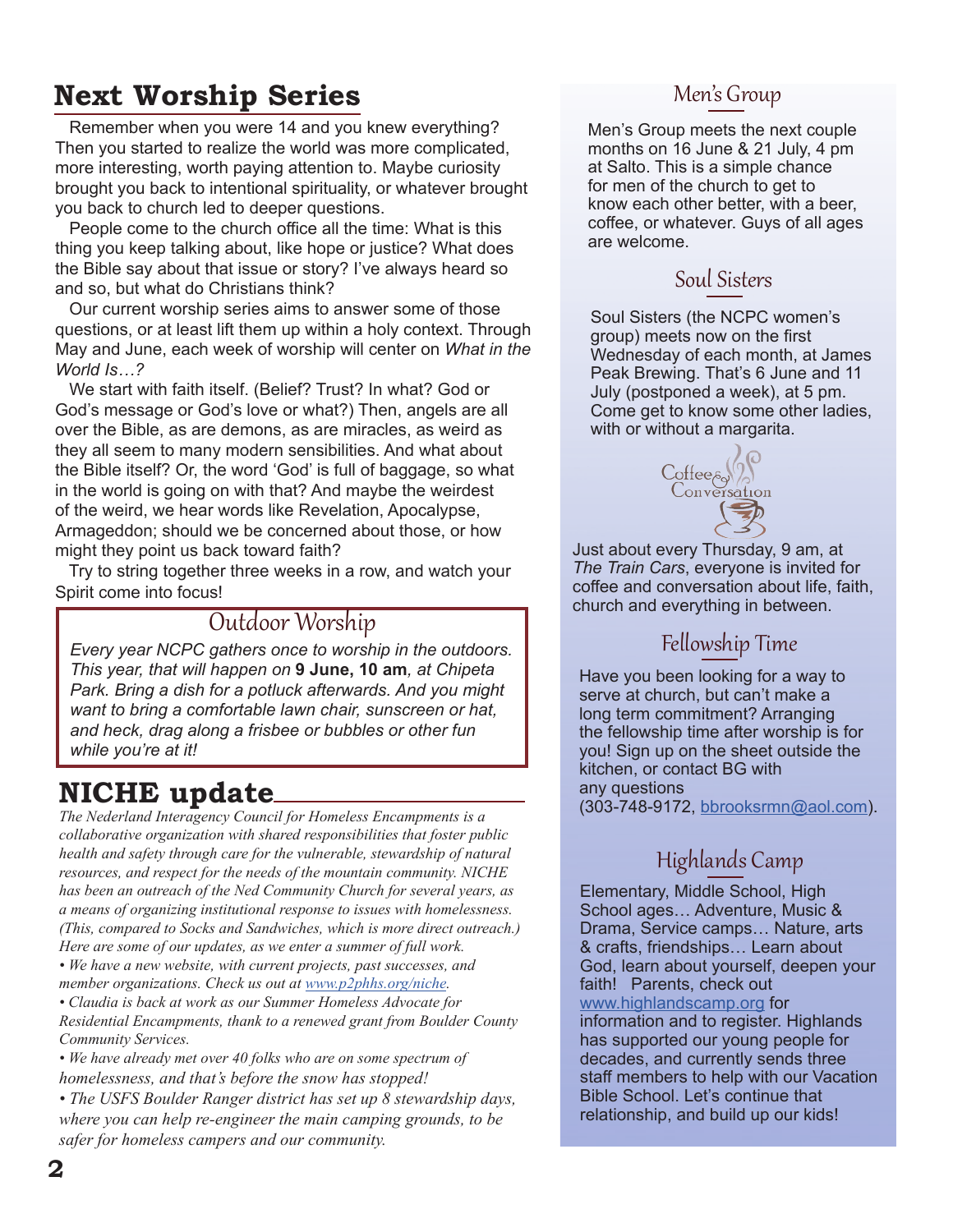### **Socks & Sandwiches**  UPDATE

*Our summer ministry to homeless neighbors begins again on 6 June! Every Thursday we try to create a place of peace and welcome, with a little bit of charity and a lot of non-judgmental kindness. There will be a mental health intern present; professionals there to answer questions about camping, fires, and wildlife; Claudia will be there to help folks sign up for Boulder County assistance with housing, job training, addiction recovery, and more. Thanks to Highlands Camp for donating hundreds of hygiene products at their recent Middle School retreat! Thanks to our team leaders for arranging for meals!* 

*Now it's your turn to join in! We could use some volunteers to help cook and set up each week of the summer. Coffee is set out at 10:30, lunch at noon, and we clean up at 1 pm. Even if you can only come for an hour or so, come over!* 

*We promise you'll see the world through fresh eyes, as you break the boundaries and make relationships with folks who have so often been stigmatized and ignored. Talk to Hansen, Diana Nelson, or Kathy Meyer, if you're interested.*

# **Deacons Report**

#### from Deacon, David Ford

*After the recent synagogue shooting in San Diego, in which one person died and three were wounded, the Deacons of our Church led a prayer vigil on the Sunday evening April 5. It was a beautiful time of scripture, hymns, stories, and prayers. We sang my all time favorite "Amazing Grace", a song that has so much history and emotion that it's always a comfort. The lights were down low and there were a lot of candles burning which added to the holy atmosphere of our Church. We read the story of the Good Samaritan—'Lord, who is my neighbor?' We prayed for the survivors, the person who was killed, the wounded, their families, the shooter, and all who are terrorized by such senseless and insane acts of violence. We prayed for an end to church and school shootings and all acts of violence. We closed with the Lord's prayer.* 

*(Sadly, we will be called again, to gather in grief, and to pledge our hope, for a world without gun violence. Watch for the next prayer vigil, in this time of insanity.)*

# **God Calls Us to Be Stewards of Creation**



 Nederland Community Presbyterian Church is now part of the Wind Source program, which directs 100% of our electricity from renewable wind energy!

Why? In one of the first stories of the Bible, God calls us to take care of Creation. And the theme of environmental stewardship as an expression of devotion to God and love of neighbor, continues through the whole of our faith tradition.

How? Xcel makes it pretty easy. At home or with your business, online or over the phone, you can transfer blocks or energy or your whole bill, to support further use of wind energy. How much? For the church, it will cost about \$4/month extra. At home, maybe \$1-2 per month, depending on how much electricity you use. Our extra cost has been covered by an anonymous donor, who hopes that this decision will inspire you to do more for the environment, as an expression of faith. What else can we do? The easiest thing you can do is recycle better. While there are a lot of things that are *theoretically* recyclable (plastic lids, some coffee cups, tin foil), *practically*  those things bungle up the Boulder County single stream system. It would be great, if that was easier, but if there are too much of those items, or the recyclables are too dirty, or the recycling bin is full of trash (like tissues, which are NOT recyclable), then *all of it* goes to the dump. Humankind simply has not created a system that can efficiently handle everything together. So, as an expression of faith, make yourself familiar with what belongs. Make it a prayer, a habit, a devotional!

# **NCPC Online - ICYMI**

ICYMI, the most popular social media post over the last couple months was… Our Director of Childcare, Sara Sandstrom-Kobi, filling in the pulpit with her sermon, [Collapse: Persevere: Journey!](https://www.youtube.com/watch?v=qyo2s50BfpY&t=5s) Everyone loved her story! While you're at it, don't miss the music that opened Palm Sunday, [Say Something,](https://www.youtube.com/watch?v=ctGPY3XZ0Qo) and Creation Care Sunday [Climate Ribbon](https://www.youtube.com/watch?v=FflV1LNbJs0) project.



Sara Sandstrom-Kobi

You can watch it all on our church Facebook page

[\(www.facebook.com/nederlandcpc\)](http://www.facebook.com/nederlandcpc) or Hansen's YouTube channel [\(www.youtube.com/hansenwendlandt](http://www.youtube.com/hansenwendlandt)), or linked from our website [\(www.nederlandcpc.org](http://www.nederlandcpc.org)), under Worship.

When you interact with our online content, that has a way of spreading the good news with our community, which makes you a modern media-vangelist!